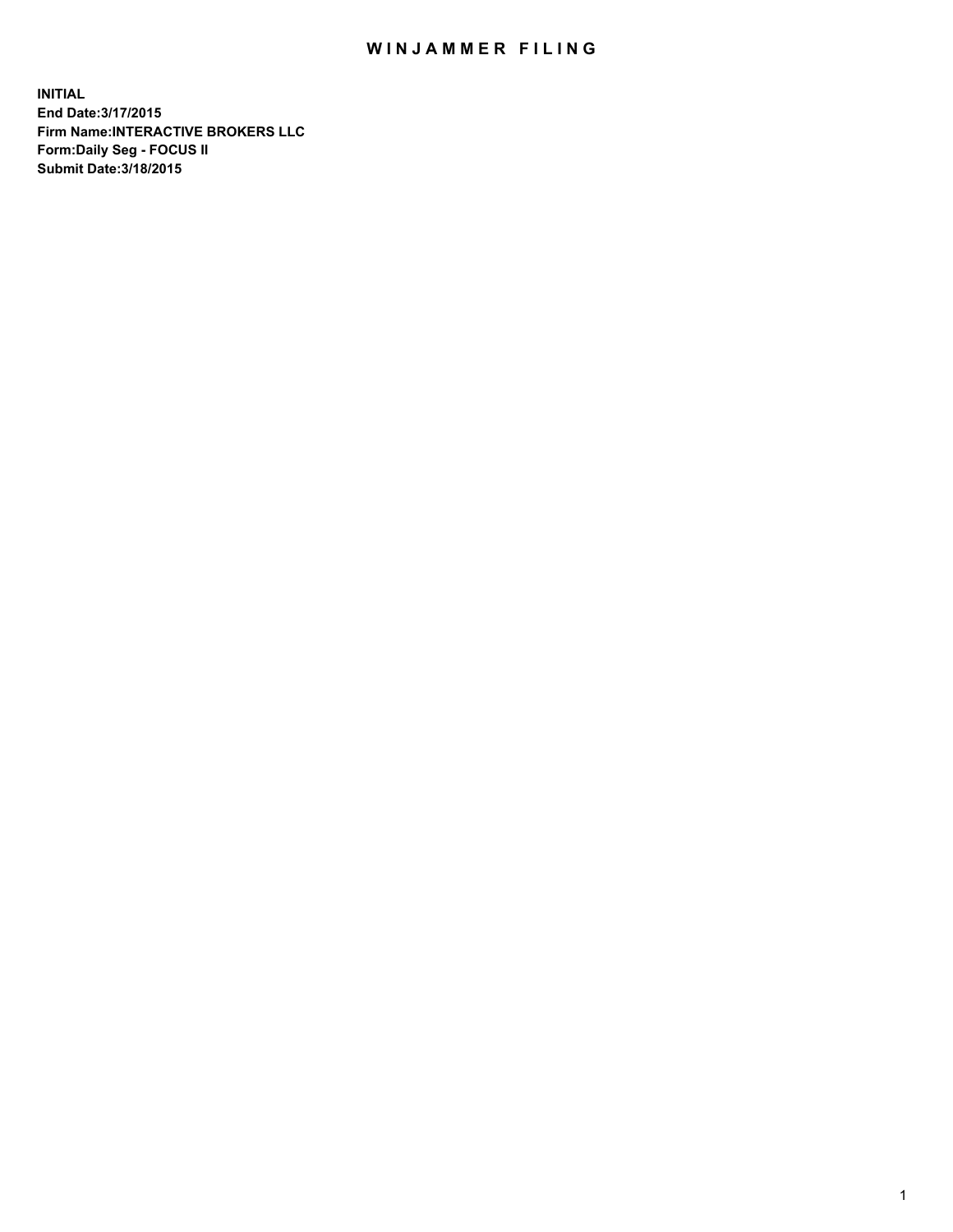## **INITIAL End Date:3/17/2015 Firm Name:INTERACTIVE BROKERS LLC Form:Daily Seg - FOCUS II Submit Date:3/18/2015 Daily Segregation - Cover Page**

| Name of Company                                                                   | <b>INTERACTIVE BROKERS LLC</b> |
|-----------------------------------------------------------------------------------|--------------------------------|
| <b>Contact Name</b>                                                               | <b>Michael Ellman</b>          |
| <b>Contact Phone Number</b>                                                       | 203-422-8926                   |
| <b>Contact Email Address</b>                                                      | mellman@interactivebrokers.co  |
|                                                                                   | $\underline{\mathbf{m}}$       |
| FCM's Customer Segregated Funds Residual Interest Target (choose one):            |                                |
| a. Minimum dollar amount: ; or                                                    | $\overline{\mathbf{0}}$        |
| b. Minimum percentage of customer segregated funds required:% ; or                | 0                              |
| c. Dollar amount range between: and; or                                           | 155,000,000 245,000,000        |
| d. Percentage range of customer segregated funds required between:% and%.         | 00                             |
| FCM's Customer Secured Amount Funds Residual Interest Target (choose one):        |                                |
| a. Minimum dollar amount: ; or                                                    | $\overline{\mathbf{0}}$        |
| b. Minimum percentage of customer secured funds required:% ; or                   | 0                              |
| c. Dollar amount range between: and; or                                           | 80,000,000 120,000,000         |
| d. Percentage range of customer secured funds required between:% and%.            | 00                             |
|                                                                                   |                                |
| FCM's Cleared Swaps Customer Collateral Residual Interest Target (choose one):    |                                |
| a. Minimum dollar amount: ; or                                                    | $\overline{\mathbf{0}}$        |
| b. Minimum percentage of cleared swaps customer collateral required:% ; or        | $\underline{\mathbf{0}}$       |
| c. Dollar amount range between: and; or                                           | 0 <sub>0</sub>                 |
| d. Percentage range of cleared swaps customer collateral required between:% and%. | 0 <sub>0</sub>                 |
| Current ANC:on                                                                    | 2,342,776,402 17-MAR-2015      |
| <b>Broker Dealer Minimum</b>                                                      | 261,906,492                    |
| Debit/Deficit - CustomersCurrent AmountGross Amount                               |                                |
| Domestic Debit/Deficit                                                            | 4,355,096                      |
| Foreign Debit/Deficit                                                             | <u>3,102,9510</u>              |
| Debit/Deficit - Non CustomersCurrent AmountGross Amount                           |                                |
| Domestic Debit/Deficit                                                            | 0 <sub>0</sub>                 |
| Foreign Debit/Deficit                                                             | 0 <sub>0</sub>                 |
| Proprietary Profit/Loss                                                           |                                |
| Domestic Profit/Loss                                                              | $\overline{\mathbf{0}}$        |
| Foreign Profit/Loss                                                               | $\underline{\mathbf{0}}$       |
| Proprietary Open Trade Equity                                                     |                                |
| Domestic OTE                                                                      | <u>0</u>                       |
| Foreign OTE                                                                       | <u>0</u>                       |
| <b>SPAN</b>                                                                       |                                |
| <b>Customer SPAN Calculation</b>                                                  | 1,310,610,976                  |
| Non-Customer SPAN Calcualation                                                    | 25,591,720                     |
| Proprietary Capital Charges                                                       | <u>0</u>                       |
| Minimum Dollar Amount Requirement                                                 | 20,000,000 [7465]              |
| Other NFA Dollar Amount Requirement                                               | 22,358,197 [7475]              |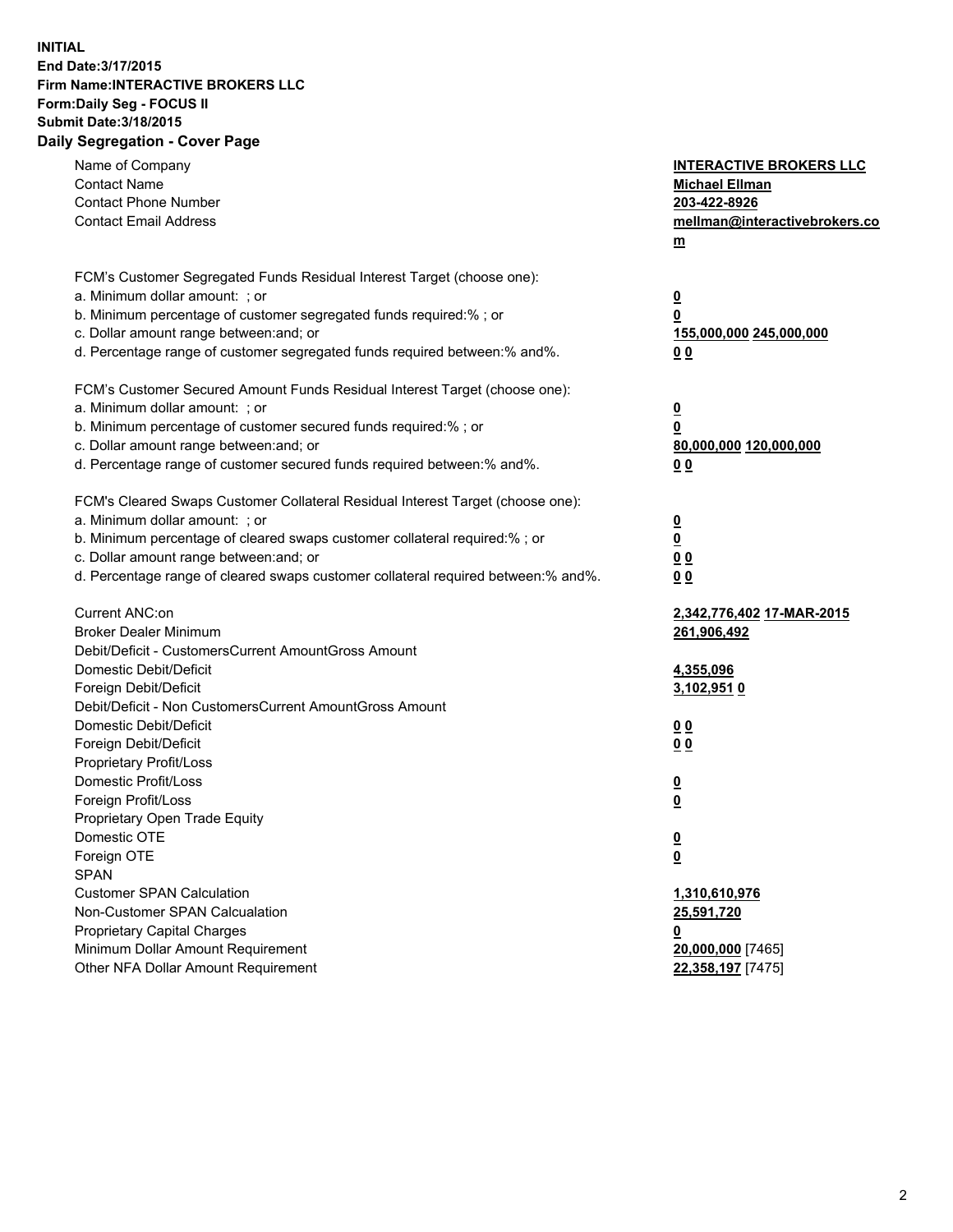## **INITIAL End Date:3/17/2015 Firm Name:INTERACTIVE BROKERS LLC Form:Daily Seg - FOCUS II Submit Date:3/18/2015 Daily Segregation - Secured Amounts**

|     | Dany Ocgregation - Oceaned Announts                                                         |                                    |
|-----|---------------------------------------------------------------------------------------------|------------------------------------|
|     | Foreign Futures and Foreign Options Secured Amounts                                         |                                    |
|     | Amount required to be set aside pursuant to law, rule or regulation of a foreign            | $0$ [7305]                         |
|     | government or a rule of a self-regulatory organization authorized thereunder                |                                    |
| 1.  | Net ledger balance - Foreign Futures and Foreign Option Trading - All Customers             |                                    |
|     | A. Cash                                                                                     | 396,618,322 [7315]                 |
|     | B. Securities (at market)                                                                   | 0 [7317]                           |
| 2.  | Net unrealized profit (loss) in open futures contracts traded on a foreign board of trade   | 13,339,393 [7325]                  |
| 3.  | Exchange traded options                                                                     |                                    |
|     | a. Market value of open option contracts purchased on a foreign board of trade              | 218,088 [7335]                     |
|     | b. Market value of open contracts granted (sold) on a foreign board of trade                | $-103,582$ [7337]                  |
| 4.  | Net equity (deficit) (add lines 1.2. and 3.)                                                | 410,072,221 [7345]                 |
| 5.  | Account liquidating to a deficit and account with a debit balances - gross amount           | 3,102,951 [7351]                   |
|     | Less: amount offset by customer owned securities                                            | 0 [7352] 3,102,951 [7354]          |
| 6.  | Amount required to be set aside as the secured amount - Net Liquidating Equity              | 413,175,172 [7355]                 |
|     | Method (add lines 4 and 5)                                                                  |                                    |
| 7.  | Greater of amount required to be set aside pursuant to foreign jurisdiction (above) or line | 413,175,172 [7360]                 |
|     | 6.                                                                                          |                                    |
|     | FUNDS DEPOSITED IN SEPARATE REGULATION 30.7 ACCOUNTS                                        |                                    |
| 1.  | Cash in banks                                                                               |                                    |
|     | A. Banks located in the United States                                                       | 52,842,771 [7500]                  |
|     | B. Other banks qualified under Regulation 30.7                                              | 0 [7520] 52,842,771 [7530]         |
| 2.  | Securities                                                                                  |                                    |
|     | A. In safekeeping with banks located in the United States                                   | 328,630,870 [7540]                 |
|     | B. In safekeeping with other banks qualified under Regulation 30.7                          | 0 [7560] 328,630,870 [7570]        |
| 3.  | Equities with registered futures commission merchants                                       |                                    |
|     | A. Cash                                                                                     | $0$ [7580]                         |
|     | <b>B.</b> Securities                                                                        | $0$ [7590]                         |
|     | C. Unrealized gain (loss) on open futures contracts                                         | $0$ [7600]                         |
|     | D. Value of long option contracts                                                           | $0$ [7610]                         |
|     | E. Value of short option contracts                                                          |                                    |
| 4.  |                                                                                             | 0 [7615] 0 [7620]                  |
|     | Amounts held by clearing organizations of foreign boards of trade<br>A. Cash                |                                    |
|     |                                                                                             | $0$ [7640]                         |
|     | <b>B.</b> Securities                                                                        | $0$ [7650]                         |
|     | C. Amount due to (from) clearing organization - daily variation                             | $0$ [7660]                         |
|     | D. Value of long option contracts                                                           | $0$ [7670]                         |
|     | E. Value of short option contracts                                                          | 0 [7675] 0 [7680]                  |
| 5.  | Amounts held by members of foreign boards of trade                                          |                                    |
|     | A. Cash                                                                                     | 118,086,913 [7700]                 |
|     | <b>B.</b> Securities                                                                        | $0$ [7710]                         |
|     | C. Unrealized gain (loss) on open futures contracts                                         | 12,747,071 [7720]                  |
|     | D. Value of long option contracts                                                           | 218,084 [7730]                     |
|     | E. Value of short option contracts                                                          | -103,580 [7735] 130,948,488 [7740] |
| 6.  | Amounts with other depositories designated by a foreign board of trade                      | 0 [7760]                           |
| 7.  | Segregated funds on hand                                                                    | $0$ [7765]                         |
| 8.  | Total funds in separate section 30.7 accounts                                               | 512,422,129 [7770]                 |
| 9.  | Excess (deficiency) Set Aside for Secured Amount (subtract line 7 Secured Statement         | 99,246,957 [7380]                  |
|     | Page 1 from Line 8)                                                                         |                                    |
| 10. | Management Target Amount for Excess funds in separate section 30.7 accounts                 | 80,000,000 [7780]                  |
| 11. | Excess (deficiency) funds in separate 30.7 accounts over (under) Management Target          | 19,246,957 [7785]                  |
|     |                                                                                             |                                    |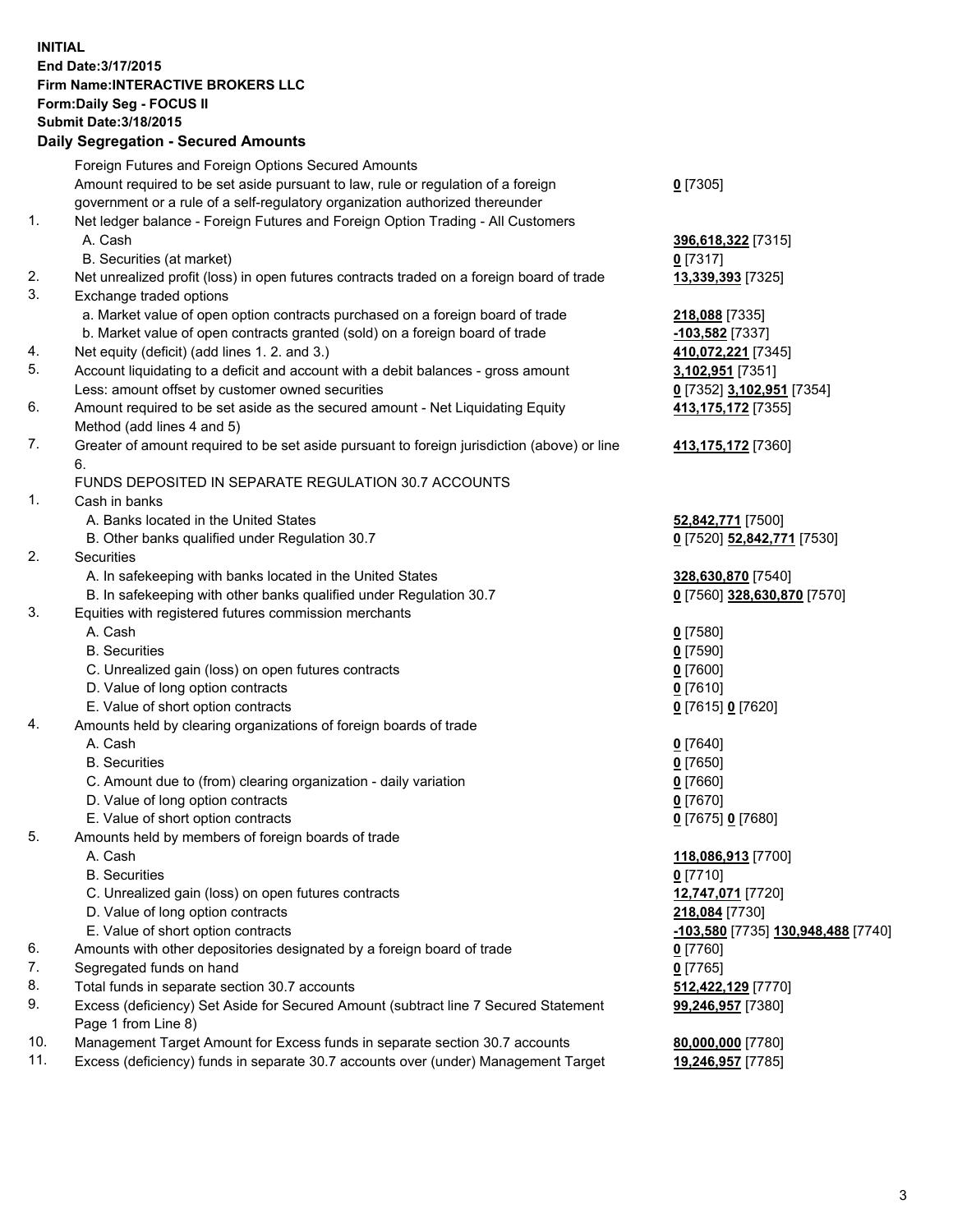**INITIAL End Date:3/17/2015 Firm Name:INTERACTIVE BROKERS LLC Form:Daily Seg - FOCUS II Submit Date:3/18/2015 Daily Segregation - Segregation Statement** SEGREGATION REQUIREMENTS(Section 4d(2) of the CEAct) 1. Net ledger balance A. Cash **2,665,317,093** [7010] B. Securities (at market) **0** [7020] 2. Net unrealized profit (loss) in open futures contracts traded on a contract market **-10,048,495** [7030] 3. Exchange traded options A. Add market value of open option contracts purchased on a contract market **128,980,477** [7032] B. Deduct market value of open option contracts granted (sold) on a contract market **-195,583,141** [7033] 4. Net equity (deficit) (add lines 1, 2 and 3) **2,588,665,934** [7040] 5. Accounts liquidating to a deficit and accounts with debit balances - gross amount **4,355,095** [7045] Less: amount offset by customer securities **0** [7047] **4,355,095** [7050] 6. Amount required to be segregated (add lines 4 and 5) **2,593,021,029** [7060] FUNDS IN SEGREGATED ACCOUNTS 7. Deposited in segregated funds bank accounts A. Cash **359,121,941** [7070] B. Securities representing investments of customers' funds (at market) **1,399,951,590** [7080] C. Securities held for particular customers or option customers in lieu of cash (at market) **0** [7090] 8. Margins on deposit with derivatives clearing organizations of contract markets A. Cash **22,564,830** [7100] B. Securities representing investments of customers' funds (at market) **110,984,103** [7110] C. Securities held for particular customers or option customers in lieu of cash (at market) **0** [7120] 9. Net settlement from (to) derivatives clearing organizations of contract markets **2,530,708** [7130] 10. Exchange traded options A. Value of open long option contracts **2,756,390** [7132] B. Value of open short option contracts **-15,275,445** [7133] 11. Net equities with other FCMs A. Net liquidating equity **-36,997,746** [7140] B. Securities representing investments of customers' funds (at market) **977,470,654** [7160] C. Securities held for particular customers or option customers in lieu of cash (at market) **0** [7170] 12. Segregated funds on hand **0** [7150] 13. Total amount in segregation (add lines 7 through 12) **2,823,107,025** [7180] 14. Excess (deficiency) funds in segregation (subtract line 6 from line 13) **230,085,996** [7190] 15. Management Target Amount for Excess funds in segregation **155,000,000** [7194]

16. Excess (deficiency) funds in segregation over (under) Management Target Amount Excess

**75,085,996** [7198]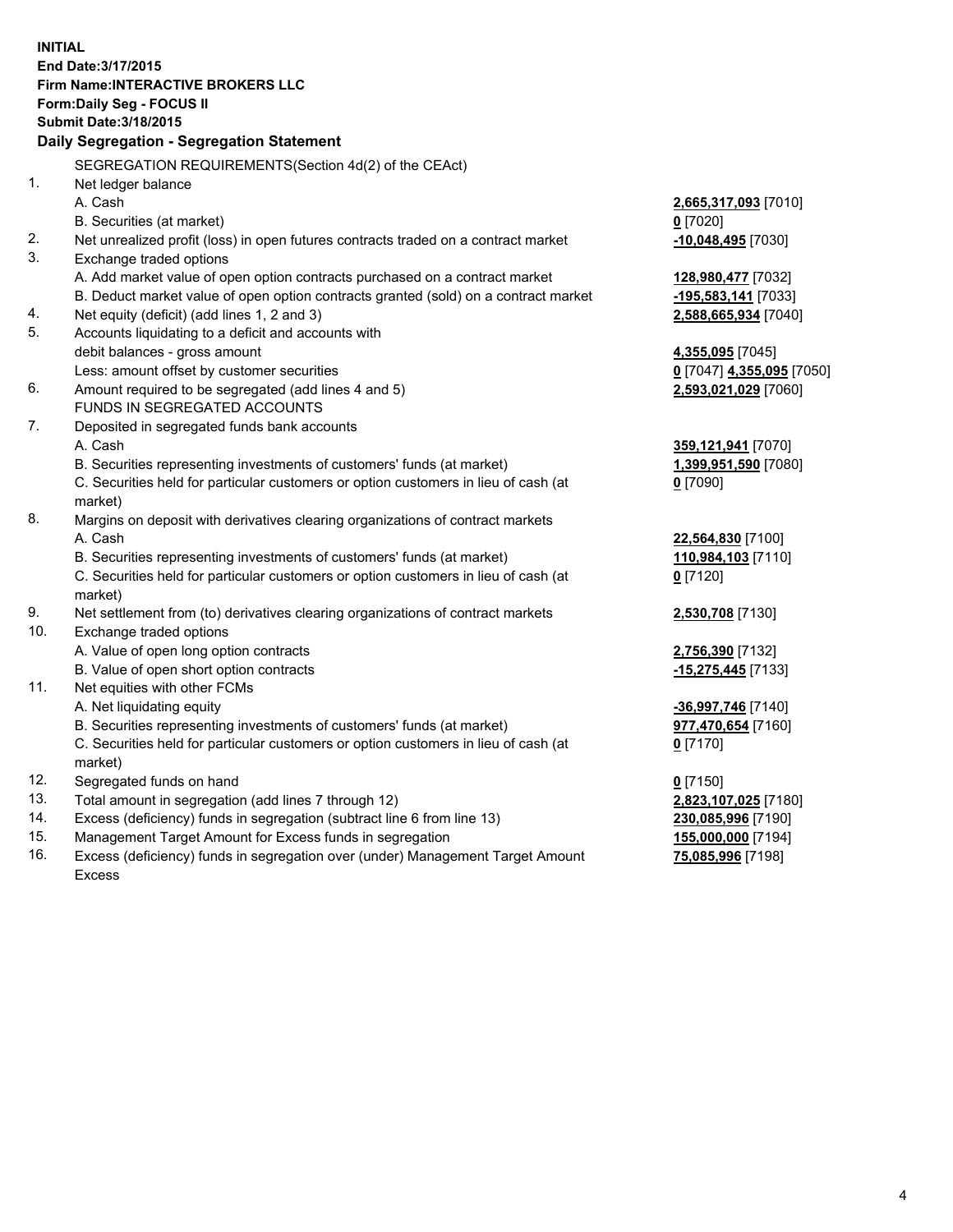## **INITIAL End Date:3/17/2015 Firm Name:INTERACTIVE BROKERS LLC Form:Daily Seg - FOCUS II Submit Date:3/18/2015 Daily Segregation - Supplemental**

| $\blacksquare$ | Total gross margin deficiencies - Segregated Funds Origin                              | 1,921,950 [9100] |
|----------------|----------------------------------------------------------------------------------------|------------------|
| $\sim$         | Total gross margin deficiencies - Secured Funds Origin                                 | 1,955 [9101]     |
| $\blacksquare$ | Total gross margin deficiencies - Cleared Swaps Customer Collateral Funds Origin       | $0$ [9102]       |
| $\blacksquare$ | Total gross margin deficiencies - Noncustomer and Proprietary Accounts Origin          | $0$ [9103]       |
| $\blacksquare$ | Total number of accounts contributing to total gross margin deficiencies - Segregated  | 37 [9104]        |
|                | <b>Funds Origin</b>                                                                    |                  |
| $\blacksquare$ | Total number of accounts contributing to total gross margin deficiencies - Secured     | $2$ [9105]       |
|                | Funds Origin                                                                           |                  |
| $\blacksquare$ | Total number of accounts contributing to the total gross margin deficiencies - Cleared | $0$ [9106]       |
|                | Swaps Customer Collateral Funds Origin                                                 |                  |
| $\blacksquare$ | Total number of accounts contributing to the total gross margin deficiencies -         | $0$ [9107]       |
|                | Noncustomer and Proprietary Accounts Origin                                            |                  |
| Ξ.             | Upload a copy of the firm's daily margin report the FCM uses to issue margin calls     |                  |
|                | which corresponds with the reporting date.                                             |                  |

03.17.2015 Commodity Margin Deficiency Report.xls